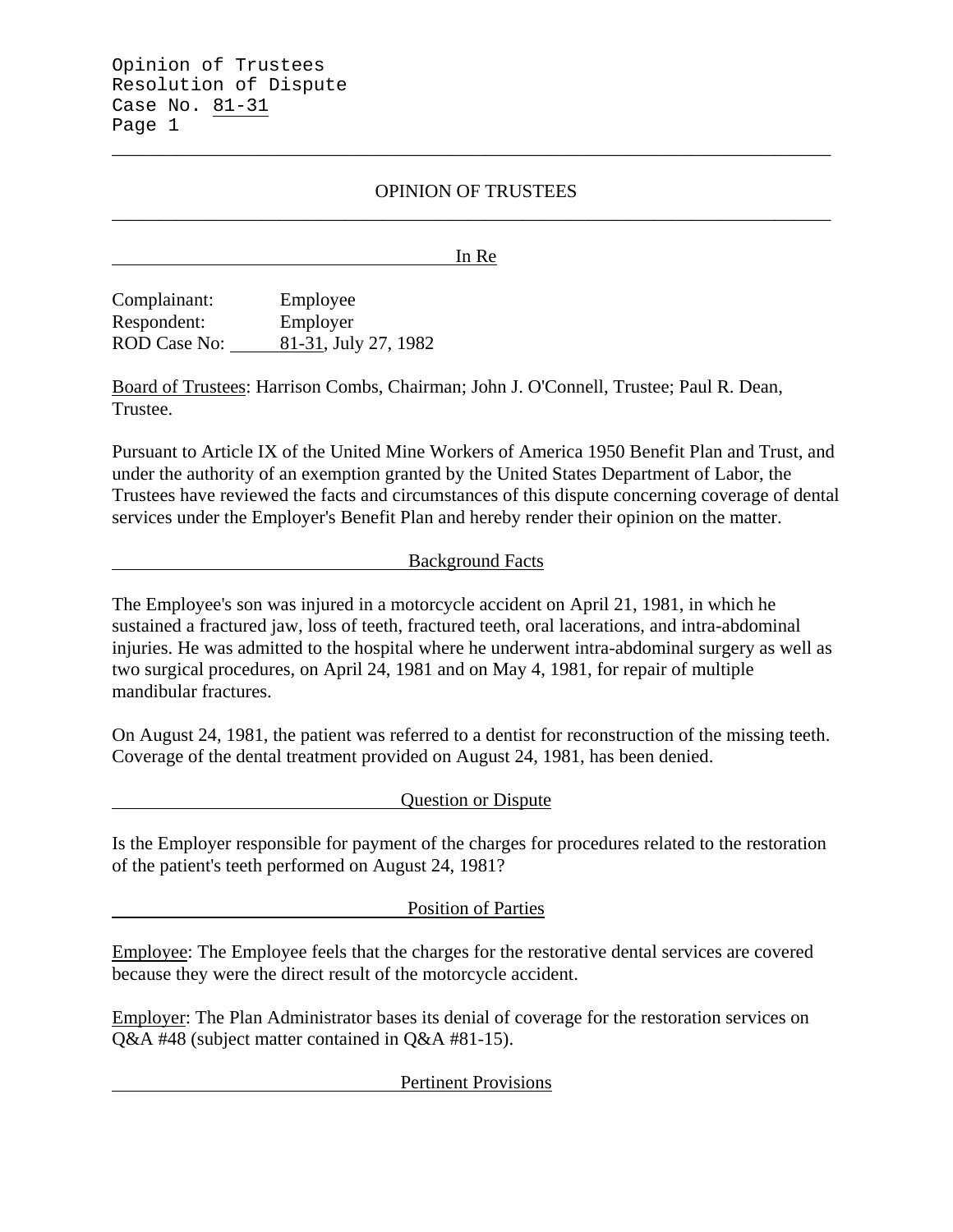Opinion of Trustees Resolution of Dispute Case No. 81-31 Page 2 Article III. A. (3) (e) of the Employer's Plan which provides as follows:

> "Benefits are not provided for dental services. However, benefits are provided for the following limited oral surgical procedures if performed by a dental surgeon or general surgeon:

Tumors of the jaw (maxilla and mandible) Fractures of the jaw, including reduction and wiring Fractures of the facial bones Frenulectomy when related only to ankyloglossia (tongue tie) Temporomandibular Joint Dysfunction, only when medically necessary and related to an oral orthopedic problem Biopsy of lesions of the oral cavity

Article III. A. (11) (a) 19 of the Employer's Plan which specifically excludes dental services from coverage.

Q&A # 81-15

Subject: Dental and Oral Surgical Services

References:Amended 1950 and 1974 Benefit Plans and Trusts, Article III, Section A (3) (e)

Other: 1981 Contract Q&A #81-16

#### Question:

Are the following dental and oral surgical procedures covered under the Plan:

- a. extraction of teeth?
- b. gingevectomy, alveolectomy, operculectomy?
- c. gingivoplasty, alveoplasty, destibuloplasty?
- d. treatment for abscessed teeth?
- e. resection of prognathic mandible?
- f. mandibular bone staple?
- g. orthodontics?

Answer:

The dental and oral surgical procedures listed above, when performed in a hospital, are covered only when they are part of a treatment for an illness or injury which is otherwise a covered benefit. Examples of this would be: (1) the extraction of teeth during emergency treatment of extensive facial damage resulting from an auto accident; (2) the extraction of teeth during treatment of cancers of the head and mouth; and (3) the insertion of a mandibular bone staple to repair a fractured jaw.